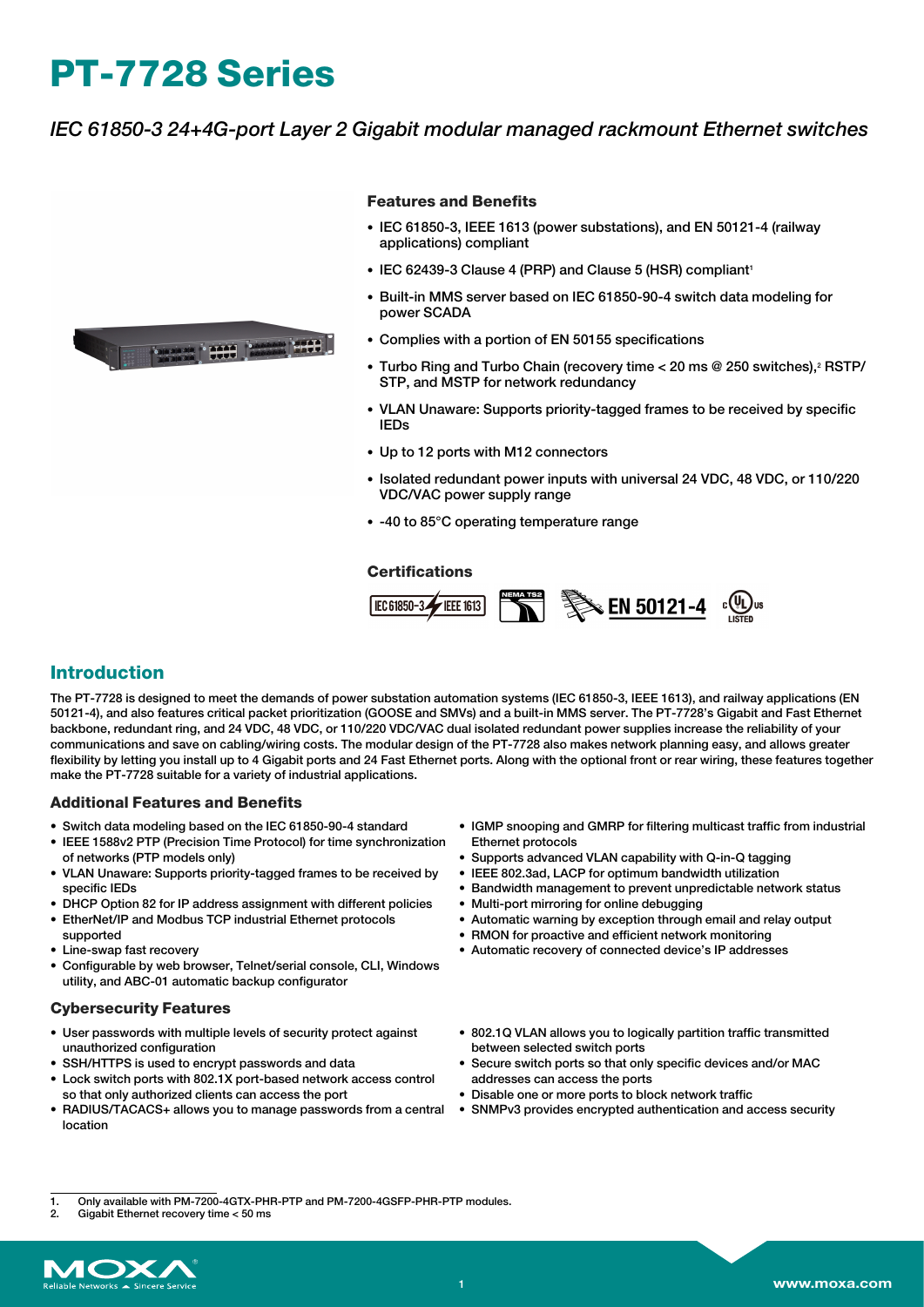# **Specifications**

| Ethernet Interface |  |
|--------------------|--|
|--------------------|--|

| <b>Cabling Direction</b>          | PT-7728-F Series: Front cabling<br>PT-7728-R Series: Rear cabling                                                                                                                                                                                                                                                                                                                                                                                                             |
|-----------------------------------|-------------------------------------------------------------------------------------------------------------------------------------------------------------------------------------------------------------------------------------------------------------------------------------------------------------------------------------------------------------------------------------------------------------------------------------------------------------------------------|
| <b>Compatible Modules</b>         | Slot 1/2/3: PM-7200-8TX, PM-7200-2MSC4TX, PM-7200-2MST4TX, PM-7200-2SSC4TX,<br>PM-7200-4MSC2TX, PM-7200-4MST2TX, PM-7200-4SSC2TX, PM-7200-6MSC, PM-<br>7200-6MST, PM-7200-6SSC, PM-7200-8SFP, PM-7200-4M12, PM-7200-8MTRJ<br>Slot 4: PM-7200-4GTXSFP, PM-7200-2GTXSFP                                                                                                                                                                                                         |
| Standards                         | IEEE 802.1D-2004 for Spanning Tree Protocol<br>IEEE 802.1p for Class of Service<br>IEEE 802.1Q for VLAN Tagging<br>IEEE 802.1s for Multiple Spanning Tree Protocol<br>IEEE 802.1w for Rapid Spanning Tree Protocol<br>IEEE 802.1X for authentication<br>IEEE 802.3 for 10BaseT<br>IEEE 802.3ab for 1000BaseT(X)<br>IEEE 802.3ad for Port Trunk with LACP<br>IEEE 802.3u for 100BaseT(X) and 100BaseFX<br>IEEE 802.3x for flow control<br>IEEE 802.3z for 1000BaseSX/LX/LHX/ZX |
| <b>Ethernet Software Features</b> |                                                                                                                                                                                                                                                                                                                                                                                                                                                                               |
| Filter                            | 802.1Q, GMRP, GVRP, IGMP v1/v2c, QinQ VLAN, VLAN unaware                                                                                                                                                                                                                                                                                                                                                                                                                      |
| <b>Industrial Protocols</b>       | EtherNet/IP, Modbus TCP                                                                                                                                                                                                                                                                                                                                                                                                                                                       |
| Management                        | Back Pressure Flow Control, BOOTP, DHCP Option 66/67/82, DHCP Server/Client, Flow<br>control, HTTP, IPv4/IPv6, LLDP, Port Mirror, RARP, RMON, SMTP, SNMP Inform,<br>SNMPv1/v2c/v3, Syslog, Telnet, TFTP, Fiber check                                                                                                                                                                                                                                                          |
| MIB                               | Bridge MIB, Ethernet-like MIB, MIB-II, P-BRIDGE MIB, Q-BRIDGE MIB, RMON MIB<br>Groups 1, 2, 3, 9, RSTP MIB                                                                                                                                                                                                                                                                                                                                                                    |
| <b>Power Substation</b>           | IEC 61850 QoS, MMS                                                                                                                                                                                                                                                                                                                                                                                                                                                            |
| <b>Redundancy Protocols</b>       | All models: Link Aggregation, MSTP, RSTP, STP, Turbo Chain, Turbo Ring v1/v2<br>PTP models: HSR, PRP                                                                                                                                                                                                                                                                                                                                                                          |
| Security                          | Broadcast storm protection, HTTPS/SSL, TACACS+, Port Lock, RADIUS, Rate Limit,<br><b>SSH</b>                                                                                                                                                                                                                                                                                                                                                                                  |
| <b>Time Management</b>            | All models (except PTP models): NTP Server/Client, SNTP<br>PTP models: NTP Server/Client, SNTP, IEEE 1588 PTP v1/v2 (hardware-based)                                                                                                                                                                                                                                                                                                                                          |
| <b>Switch Properties</b>          |                                                                                                                                                                                                                                                                                                                                                                                                                                                                               |
| <b>IGMP Groups</b>                | 256                                                                                                                                                                                                                                                                                                                                                                                                                                                                           |
| Max. No. of VLANs                 | 64                                                                                                                                                                                                                                                                                                                                                                                                                                                                            |
| <b>VLAN ID Range</b>              | VID 1 to 4094                                                                                                                                                                                                                                                                                                                                                                                                                                                                 |
| <b>Priority Queues</b>            | 4                                                                                                                                                                                                                                                                                                                                                                                                                                                                             |
| Serial Interface                  |                                                                                                                                                                                                                                                                                                                                                                                                                                                                               |
| <b>Console Port</b>               | RS-232 (RJ45)                                                                                                                                                                                                                                                                                                                                                                                                                                                                 |
| Input/Output Interface            |                                                                                                                                                                                                                                                                                                                                                                                                                                                                               |
| <b>Alarm Contact Channels</b>     | Resistive load: 3 A @ 30 VDC, 240 VAC                                                                                                                                                                                                                                                                                                                                                                                                                                         |

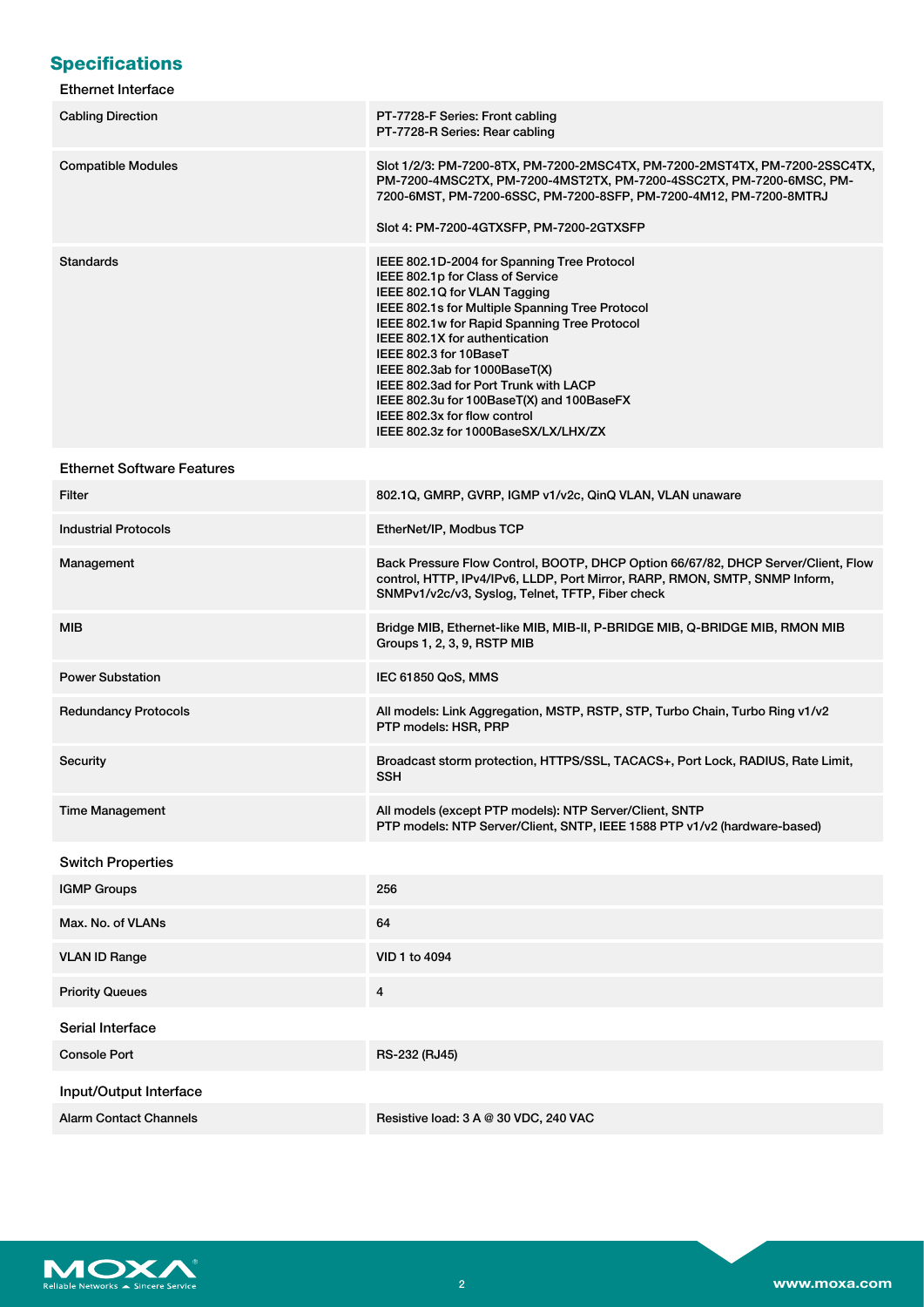## Power Parameters

| Input Voltage                      | -24-24/-48-48/-HV-HV/-24-HV/-48-HV models: Redundant power modules<br>PT-7728-24 Series: 24 VDC (18 to 36 VDC)<br>PT-7728-48 Series: 48 VDC (36 to 72 VDC)<br>PT-7728-HV Series: 110/220 VAC/VDC (85 to 264 VAC, 88 to 300 VDC) |
|------------------------------------|---------------------------------------------------------------------------------------------------------------------------------------------------------------------------------------------------------------------------------|
| <b>Overload Current Protection</b> | Supported                                                                                                                                                                                                                       |
| <b>Reverse Polarity Protection</b> | Supported                                                                                                                                                                                                                       |
| Connection                         | 10-pin terminal block                                                                                                                                                                                                           |
| <b>Input Current</b>               | PT-7728-24 Series: 2.38 A @ 24 VDC<br>PT-7728-48 Series: 1.12 A @ 48 VDC<br>PT-7728-HV Series: 0.49/0.26 A @ 110/220 VAC, 0.59/0.30 A @ 110/220 VDC                                                                             |

## Physical Characteristics

| Housing                                | Aluminum                                                                                                                                                                                                                                                           |
|----------------------------------------|--------------------------------------------------------------------------------------------------------------------------------------------------------------------------------------------------------------------------------------------------------------------|
| <b>IP Rating</b>                       | <b>IP30</b>                                                                                                                                                                                                                                                        |
| Dimensions (without ears)              | 440 x 44 x 325 mm (17.32 x 1.73 x 12.80 in)                                                                                                                                                                                                                        |
| Weight                                 | 5900 g (13.11 lb)                                                                                                                                                                                                                                                  |
| Installation                           | 19-inch rack mounting                                                                                                                                                                                                                                              |
| <b>Environmental Limits</b>            |                                                                                                                                                                                                                                                                    |
| <b>Operating Temperature</b>           | -40 to 85°C (-40 to 185°F)<br>Note: Cold start requires minimum of 100 VAC @ -40°C                                                                                                                                                                                 |
| Storage Temperature (package included) | -40 to 85°C (-40 to 185°F)                                                                                                                                                                                                                                         |
| <b>Ambient Relative Humidity</b>       | 5 to 95% (non-condensing)                                                                                                                                                                                                                                          |
| <b>Standards and Certifications</b>    |                                                                                                                                                                                                                                                                    |
| Safety                                 | UL 60950-1                                                                                                                                                                                                                                                         |
| <b>EMI</b>                             | EN 55032 Class A, CISPR 32, FCC Part 15B Class A                                                                                                                                                                                                                   |
| <b>EMS</b>                             | IEC 61000-4-2 ESD: Contact: 8 kV; Air: 15 kV<br>IEC 61000-4-3 RS: 80 MHz to 1 GHz: 35 V/m<br>IEC 61000-4-4 EFT: Power: 4 kV; Signal: 4 kV<br>IEC 61000-4-5 Surge: Power: 4 kV; Signal: 4 kV<br>IEC 61000-4-6 CS: 10 V<br>IEC 61000-4-8 PFMF<br>IEC 61000-4-11 DIPs |
| <b>Power Substation</b>                | IEC 61850-3, IEEE 1613                                                                                                                                                                                                                                             |
| Railway                                | EN 50121-4, EN 50155 (complies with a portion of EN 50155 specifications)                                                                                                                                                                                          |
| <b>Traffic Control</b>                 | <b>NEMATS2</b>                                                                                                                                                                                                                                                     |
| <b>MTBF</b>                            |                                                                                                                                                                                                                                                                    |
| Time                                   | 393,828 hrs                                                                                                                                                                                                                                                        |
| <b>Standards</b>                       | Telcordia SR332                                                                                                                                                                                                                                                    |
| Warranty                               |                                                                                                                                                                                                                                                                    |
| <b>Warranty Period</b>                 | 5 years                                                                                                                                                                                                                                                            |
| Details                                | See www.moxa.com/warranty                                                                                                                                                                                                                                          |

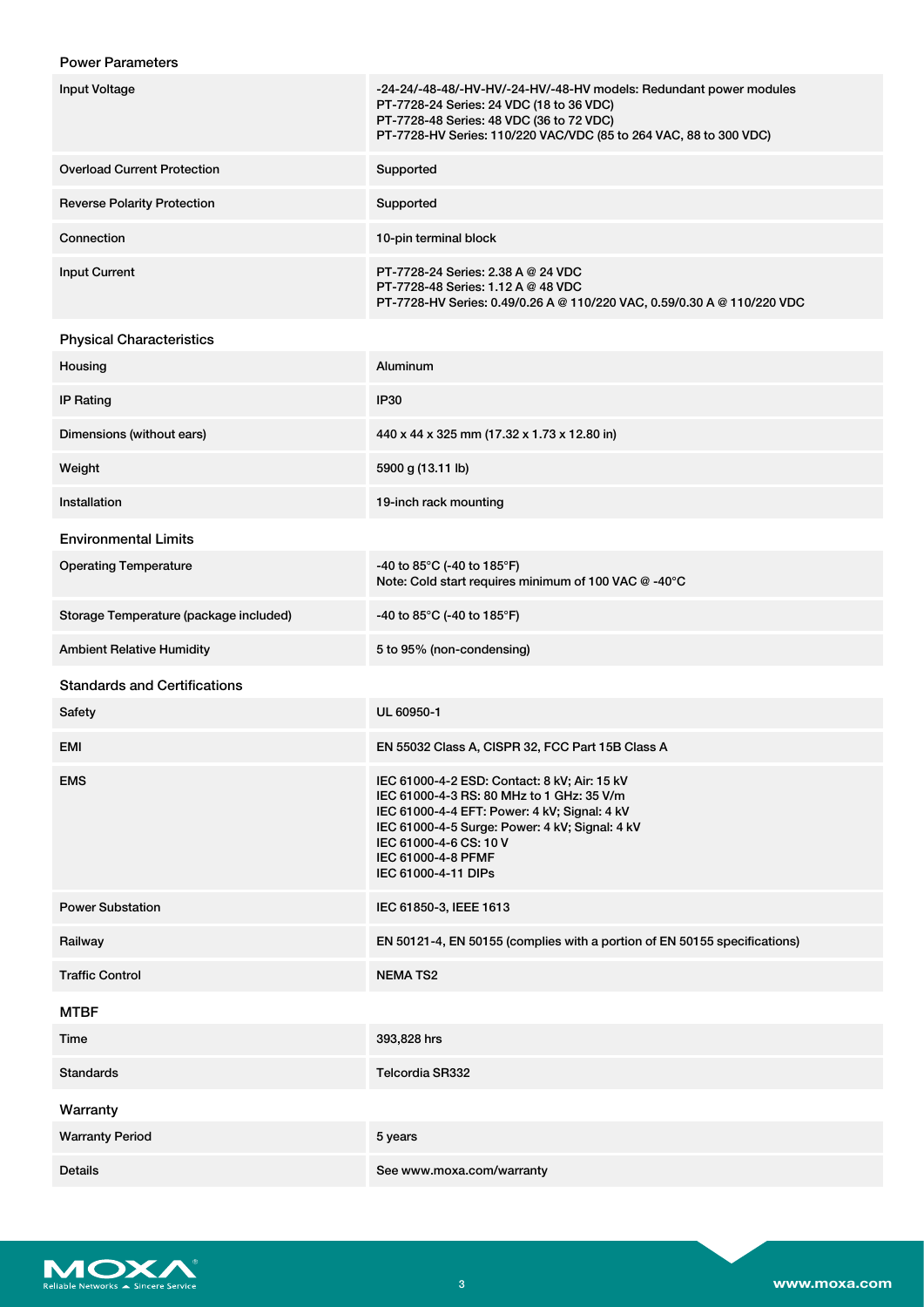| <b>Package Contents</b> |                                                                                                                                                                                                   |
|-------------------------|---------------------------------------------------------------------------------------------------------------------------------------------------------------------------------------------------|
| <b>Device</b>           | 1 x PT-7728 Series switch                                                                                                                                                                         |
| Cable                   | 1 x DB9 female to RJ45 10-pin                                                                                                                                                                     |
| <b>Installation Kit</b> | 4 x cap, plastic, for RJ45 port<br>2 x rack-mounting ear                                                                                                                                          |
| Documentation           | 1 x document and software CD<br>1 x quick installation quide<br>1 x warranty card<br>1 x product certificates of quality inspection, Simplified Chinese<br>1 x product notice, Simplified Chinese |
| Note                    | SFP modules and/or modules from the PM-7200 Module Series need to be purchased<br>separately for use with this product.                                                                           |

# **Dimensions**



# **Ordering Information**

| <b>Model Name</b> | Max. No. of<br><b>Ports</b> | Max. No. of<br><b>Gigabit Ports</b> | Max. No. of<br><b>Fast Ethernet</b><br><b>Ports</b> | Cabling | Redundant<br><b>Power Module</b> | <b>Input Voltage</b> | <b>Input Voltage</b><br>$\overline{2}$ | Operating<br>Temp.             |
|-------------------|-----------------------------|-------------------------------------|-----------------------------------------------------|---------|----------------------------------|----------------------|----------------------------------------|--------------------------------|
| PT-7728-F-24      | 28                          | Up to 4                             | Up to 24                                            | Front   | $\overline{\phantom{0}}$         | <b>24 VDC</b>        | $\overline{\phantom{0}}$               | -45 to 85 $^{\circ}$ C         |
| PT-7728-R-24      | 28                          | Up to $4$                           | Up to 24                                            | Rear    | -                                | <b>24 VDC</b>        | -                                      | -45 to 85 $\mathrm{^{\circ}C}$ |
| PT-7728-F-24-24   | 28                          | Up to $4$                           | Up to 24                                            | Front   | $\checkmark$                     | <b>24 VDC</b>        | <b>24 VDC</b>                          | -45 to 85 $\mathrm{^{\circ}C}$ |
| PT-7728-R-24-24   | 28                          | Up to 4                             | Up to 24                                            | Rear    | $\checkmark$                     | <b>24 VDC</b>        | <b>24 VDC</b>                          | -45 to 85 $\mathrm{^{\circ}C}$ |
| PT-7728-F-24-HV   | 28                          | Up to $4$                           | Up to 24                                            | Front   | $\checkmark$                     | <b>24 VDC</b>        | 110/220 VDC/<br><b>VAC</b>             | -45 to 85 $\mathrm{^{\circ}C}$ |
| PT-7728-R-24-HV   | 28                          | Up to $4$                           | Up to 24                                            | Rear    | $\checkmark$                     | <b>24 VDC</b>        | 110/220 VDC/<br><b>VAC</b>             | -45 to 85 $\mathrm{^{\circ}C}$ |

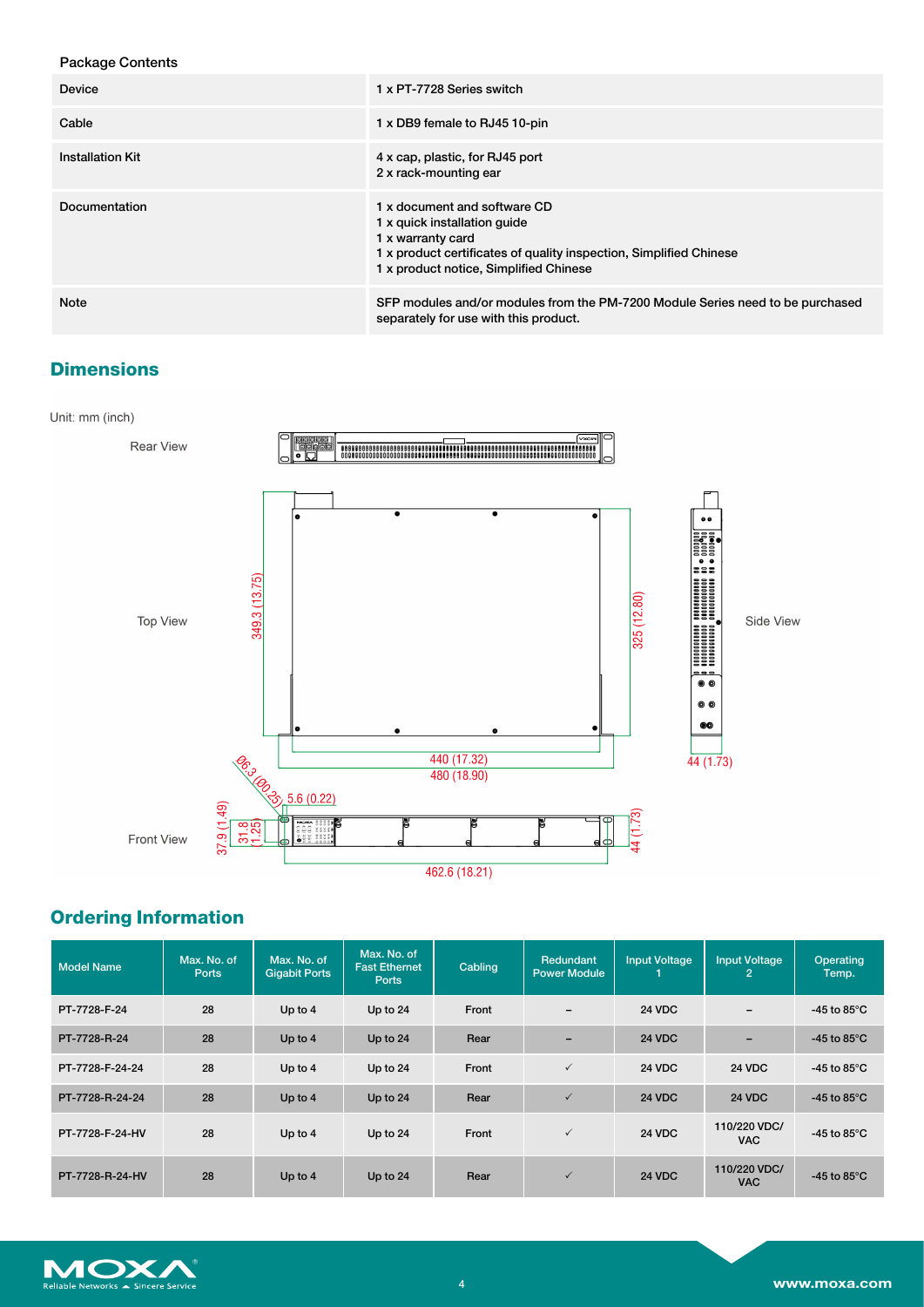| <b>Model Name</b>              | Max. No. of<br><b>Ports</b> | Max. No. of<br><b>Gigabit Ports</b> | Max. No. of<br><b>Fast Ethernet</b><br><b>Ports</b> | Cabling | Redundant<br><b>Power Module</b> | <b>Input Voltage</b><br>1. | <b>Input Voltage</b><br>$\overline{2}$ | Operating<br>Temp.             |
|--------------------------------|-----------------------------|-------------------------------------|-----------------------------------------------------|---------|----------------------------------|----------------------------|----------------------------------------|--------------------------------|
| PT-7728-F-48                   | 28                          | Up to 4                             | Up to 24                                            | Front   | $\overline{\phantom{0}}$         | 48 VDC                     | -                                      | -45 to 85 $\degree$ C          |
| PT-7728-R-48                   | 28                          | Up to 4                             | Up to 24                                            | Rear    | $\qquad \qquad =$                | 48 VDC                     | $\overline{\phantom{a}}$               | -45 to $85^{\circ}$ C          |
| PT-7728-F-48-48                | 28                          | Up to 4                             | Up to 24                                            | Front   | $\checkmark$                     | 48 VDC                     | 48 VDC                                 | -45 to 85 $\degree$ C          |
| PT-7728-R-48-48                | 28                          | Up to 4                             | Up to 24                                            | Rear    | $\checkmark$                     | 48 VDC                     | 48 VDC                                 | -45 to 85 $\degree$ C          |
| PT-7728-F-48-HV                | 28                          | Up to 4                             | Up to 24                                            | Front   | $\checkmark$                     | 48 VDC                     | 110/220 VDC/<br>VAC                    | -45 to 85 $\degree$ C          |
| PT-7728-R-48-HV                | 28                          | Up to $4$                           | Up to 24                                            | Rear    | $\checkmark$                     | 48 VDC                     | 110/220 VDC/<br>VAC                    | -45 to 85 $\degree$ C          |
| PT-7728-F-HV                   | 28                          | Up to 4                             | Up to 24                                            | Front   |                                  | 110/220 VDC/<br><b>VAC</b> |                                        | -45 to 85 $\degree$ C          |
| PT-7728-R-HV                   | 28                          | Up to $4$                           | Up to 24                                            | Rear    |                                  | 110/220 VDC/<br><b>VAC</b> |                                        | -45 to 85 $\mathrm{^{\circ}C}$ |
| PT-7728-F-HV-HV                | 28                          | Up to 4                             | Up to 24                                            | Front   | $\checkmark$                     | 110/220 VDC/<br><b>VAC</b> | 110/220 VDC/<br><b>VAC</b>             | -45 to 85 $\degree$ C          |
| PT-7728-R-HV-HV                | 28                          | Up to 4                             | Up to 24                                            | Rear    | $\checkmark$                     | 110/220 VDC/<br><b>VAC</b> | 110/220 VDC/<br><b>VAC</b>             | -45 to $85^{\circ}$ C          |
| PT-7728-PTP-F-24               | 28                          | Up to 4                             | Up to 24                                            | Front   |                                  | <b>24 VDC</b>              | -                                      | -45 to 85 $\degree$ C          |
| PT-7728-PTP-F-<br>$24 - 24$    | 28                          | Up to 4                             | Up to 24                                            | Front   | $\checkmark$                     | <b>24 VDC</b>              | <b>24 VDC</b>                          | -45 to 85 $\degree$ C          |
| PT-7728-PTP-F-<br>24-HV        | 28                          | Up to 4                             | Up to 24                                            | Front   | $\checkmark$                     | 24 VDC                     | 110/220 VDC/<br>VAC                    | -45 to 85 $\degree$ C          |
| PT-7728-PTP-F-48               | 28                          | Up to 4                             | Up to 24                                            | Front   | -                                | 48 VDC                     | -                                      | -45 to 85 $\degree$ C          |
| PT-7728-PTP-F-<br>48-48        | 28                          | Up to $4$                           | Up to 24                                            | Front   | $\checkmark$                     | 48 VDC                     | 48 VDC                                 | -45 to 85 $\degree$ C          |
| PT-7728-PTP-F-HV               | 28                          | Up to $4$                           | Up to 24                                            | Front   | $\overline{\phantom{0}}$         | 110/220 VDC/<br><b>VAC</b> |                                        | -45 to 85 $\mathrm{^{\circ}C}$ |
| PT-7728-PTP-F-<br><b>HV-HV</b> | 28                          | Up to $4$                           | Up to 24                                            | Front   | $\checkmark$                     | 110/220 VDC/<br><b>VAC</b> | 110/220 VDC/<br>VAC                    | -45 to 85 $\degree$ C          |
| PT-7728-PTP-R-24               | 28                          | Up to 4                             | Up to 24                                            | Rear    |                                  | 24 VDC                     | -                                      | -45 to 85 $^{\circ}$ C         |
| PT-7728-PTP-R-<br>24-24        | 28                          | Up to 4                             | Up to 24                                            | Rear    | $\checkmark$                     | 24 VDC                     | <b>24 VDC</b>                          | -45 to 85 $\degree$ C          |
| PT-7728-PTP-R-<br>24-HV        | 28                          | Up to 4                             | Up to 24                                            | Rear    | $\checkmark$                     | 24 VDC                     | 110/220 VDC/<br><b>VAC</b>             | -45 to 85 $\degree$ C          |
| PT-7728-PTP-R-48               | 28                          | Up to 4                             | Up to 24                                            | Rear    | $\overline{\phantom{a}}$         | 48 VDC                     | $\overline{\phantom{a}}$               | -45 to 85 $\mathrm{^{\circ}C}$ |
| PT-7728-PTP-R-<br>48-48        | 28                          | Up to 4                             | Up to 24                                            | Rear    | $\checkmark$                     | 48 VDC (36-72<br>VDC)      | 48 VDC (36-72<br>VDC)                  | -45 to 85 $\degree$ C          |
| PT-7728-PTP-R-<br>HV           | 28                          | Up to 4                             | Up to 24                                            | Rear    | $\overline{\phantom{0}}$         | 110/220 VDC/<br><b>VAC</b> |                                        | -45 to 85 $\degree$ C          |
| PT-7728-PTP-R-<br>HV-HV        | 28                          | Up to 4                             | Up to 24                                            | Rear    | $\checkmark$                     | 110/220 VDC/<br><b>VAC</b> | 110/220 VDC/<br><b>VAC</b>             | -45 to $85^{\circ}$ C          |

# **Accessories (sold separately)**

| <b>PM-7200 Module Series</b> |                                                                                                                                                                                       |
|------------------------------|---------------------------------------------------------------------------------------------------------------------------------------------------------------------------------------|
| PM-7200-1BNC2MST-PTP         | Fast Ethernet module for PT-7728-PTP series with 2100BaseFX multi-mode ports with ST connectors,<br>1 PPS output with BNC connector, hardware-based IEEE 1588 PTP V2 protocol support |
| <b>PM-7200-1MSC</b>          | Fast Ethernet module with 1100BaseFX multi-mode port with SC connector                                                                                                                |
| <b>PM-7200-1MST</b>          | Fast Ethernet module with 1100BaseFX multi-mode port with ST connector                                                                                                                |

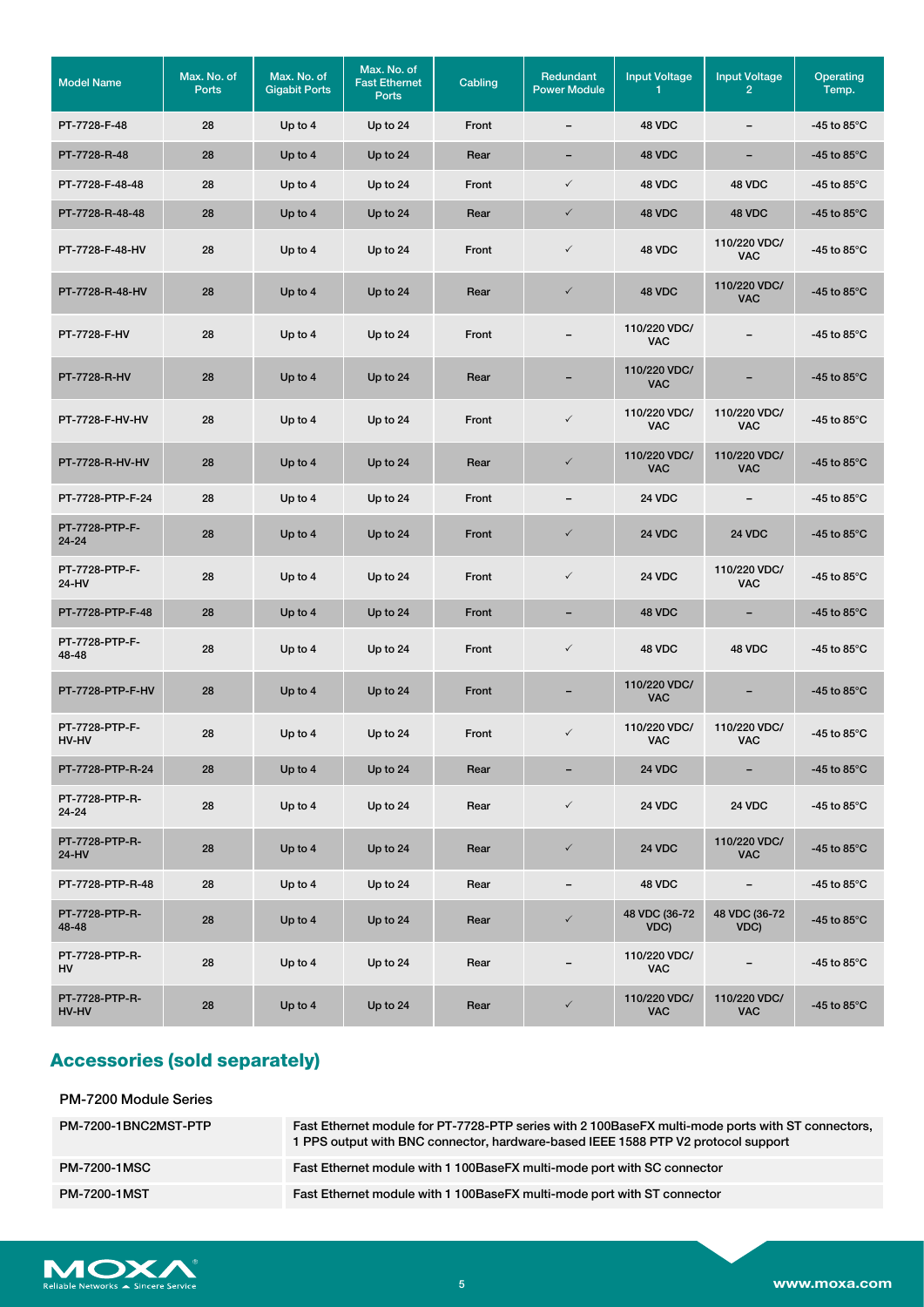| PM-7200-2GTXSFP         | Gigabit Ethernet module with 210/100/1000BaseT(X) or 1000BaseSFP slot combo ports                                                                         |
|-------------------------|-----------------------------------------------------------------------------------------------------------------------------------------------------------|
| <b>PM-7200-2MSC</b>     | Fast Ethernet module with 2 100BaseFX multi-mode ports with SC connectors                                                                                 |
| <b>PM-7200-2MSC4TX</b>  | Fast Ethernet module with 2 100BaseFX multi-mode ports with SC connectors and 4 10/100BaseT(X)<br>ports                                                   |
| <b>PM-7200-2MST</b>     | Fast Ethernet module with 2100BaseFX multi-mode ports with ST connectors                                                                                  |
| <b>PM-7200-2MST4TX</b>  | Fast Ethernet module with 2100BaseFX multi-mode ports with ST connectors and 410/100BaseT(X)<br>ports                                                     |
| PM-7200-2SSC            | Fast Ethernet module with 2100BaseFX single-mode ports with SC connectors                                                                                 |
| <b>PM-7200-2SSC4TX</b>  | Fast Ethernet module with 2 100BaseFX single-mode ports with SC connectors and 4 10/100BaseT(X)<br>ports                                                  |
| PM-7200-4GTXSFP         | Gigabit Ethernet module with 4 10/100/1000BaseT(X) or 1000BaseSFP slot combo ports                                                                        |
| PM-7200-4M12            | Fast Ethernet module with 4 10/100BaseT(X) ports with M12 connectors                                                                                      |
| <b>PM-7200-4MSC2TX</b>  | Fast Ethernet module with 4 100BaseFX multi-mode ports with SC connectors and 2 10/100BaseT(X)<br>ports                                                   |
| <b>PM-7200-4MST2TX</b>  | Fast Ethernet module with 4 100BaseFX multi-mode ports with ST connectors and 2 10/100BaseT(X)<br>ports                                                   |
| <b>PM-7200-4SSC2TX</b>  | Fast Ethernet module with 4 100BaseFX single-mode ports with SC connectors and 2 10/100BaseT(X)<br>ports                                                  |
| PM-7200-6MSC            | Fast Ethernet module with 6 100BaseFX multi-mode ports with SC connectors                                                                                 |
| <b>PM-7200-6MST</b>     | Fast Ethernet module with 6 100BaseFX multi-mode ports with ST connectors                                                                                 |
| <b>PM-7200-6SSC</b>     | Fast Ethernet module with 6 100BaseFX single-mode ports with SC connectors                                                                                |
| <b>PM-7200-8SFP</b>     | Fast Ethernet module with 8 100BaseSFP slots                                                                                                              |
| PM-7200-8TX             | Fast Ethernet module with 8 10/100BaseT(X) ports                                                                                                          |
| <b>PM-7200-8MTRJ</b>    | Fast Ethernet module with 8 100BaseFX multi-mode ports with MTRJ connectors                                                                               |
|                         |                                                                                                                                                           |
| <b>PM-7200-4TX-PTP</b>  | Fast Ethernet module for PT-7728-PTP series with 4 10/100BaseT(X) ports, hardware-based IEEE 1588<br>PTP V2 protocol support                              |
| <b>PM-7200-4MST-PTP</b> | Fast Ethernet module for PT-7728-PTP series with 4 100BaseFX multi-mode ports with ST connectors,<br>hardware-based IEEE 1588 PTP V2 protocol support     |
| <b>PM-7200-4MSC-PTP</b> | Fast Ethernet module for PT-7728-PTP series with 4 100BaseFX multi-mode ports with SC connectors,<br>hardware-based IEEE 1588 PTP V2 protocol support     |
| PM-7200-4GTX-PHR-PTP    | Gigabit Ethernet module with 4 1000Base T(X) ports, PRP/HSR protocol support                                                                              |
| PM-7200-4GSFP-PHR-PTP   | Gigabit Ethernet module with 4 100/1000Base SFP slots, PRP/HSR protocol support                                                                           |
| Software                |                                                                                                                                                           |
| <b>MXview</b>           | Industrial network management software designed for converged automation networks                                                                         |
| <b>SFP Modules</b>      |                                                                                                                                                           |
| SFP-1FELLC-T            | SFP module with 1 100Base single-mode with LC connector for 80 km transmission, -40 to 85°C<br>operating temperature                                      |
| SFP-1FEMLC-T            | SFP module with 1 100Base multi-mode with LC connector for 4 km transmission, -40 to 85°C<br>operating temperature                                        |
| SFP-1FESLC-T            | SFP module with 1 100Base single-mode with LC connector for 40 km transmission, -40 to 85°C<br>operating temperature                                      |
| SFP-1G10ALC             | WDM-type (BiDi) SFP module with 1 1000BaseSFP port with LC connector for 10 km transmission; TX<br>1310 nm, RX 1550 nm, 0 to 60°C operating temperature   |
| SFP-1G10ALC-T           | WDM-type (BiDi) SFP module with 1 1000BaseSFP port with LC connector for 10 km transmission; TX<br>1310 nm, RX 1550 nm, -40 to 85°C operating temperature |
| SFP-1G10BLC             | WDM-type (BiDi) SFP module with 1 1000BaseSFP port with LC connector for 10 km transmission; TX<br>1550 nm, RX 1310 nm, 0 to 60°C operating temperature   |